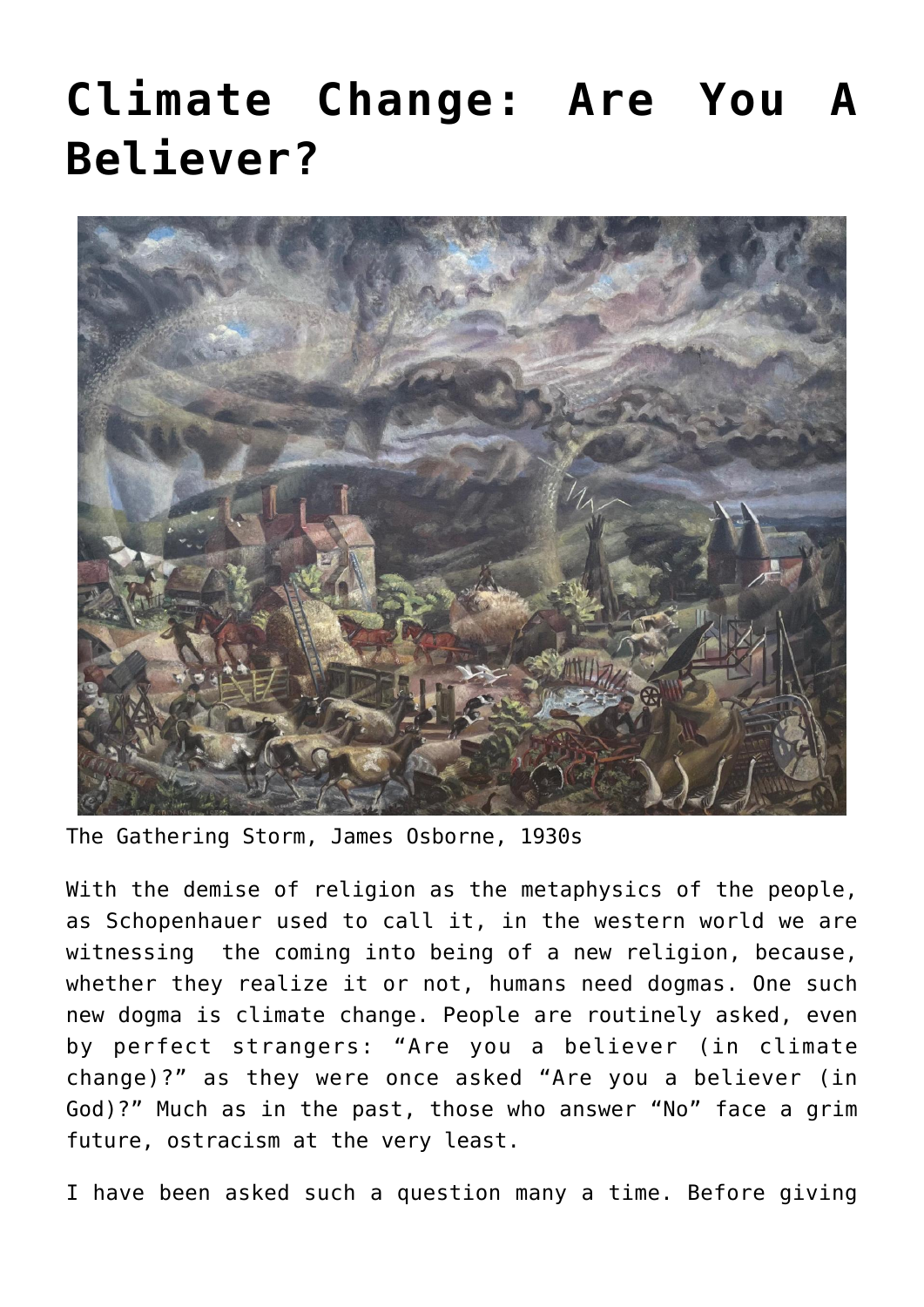my characteristic answer, I must warn you that I read much about ancient civilizations, which implies paleoarcheology and paleobotany. I have therefore become familiar with climate change, which, down the millennia, seems a constant rather than an emergency. When I consequently reply: "I would be surprised if climate did *not* change," the zealous petitioners are usually stunned.

You can almost hear the cogs in their brains squeaking (dogmatists are not very well suited at thinking). Eventually it dawns on them that, after all, I am OK, "Then you believe?" And they look relieved.

I further reply, "No, I don't believe; I *know*, from botanical and archeological evidence that the reality of climate change is the only thing that does not change, in other words, it keeps changing; periodically, the climate will get warmer or colder, sometimes just slightly, other times severely."

Now I can see that they are lost. "How do you mean, it changes periodically? There is no proof."

Of course there are countless proofs, I say to myself knowing that evidence and reality mean nothing to a dogmatist; aloud: "I will give you a couple of examples. Are you familiar with Göbekli Tepe?" They seldom are, if ever. I explain: "It's a Neolithic archaeological site in Anatolia, Turkey. It's very remarkable, in fact earth-shattering for many reasons. For what concerns climate change, it offers some exquisite paleoclimate indicators: fossilized plants that were too tender to grow in that specific area but then, as the climate warmed, they started to grow there." I then add the really shocking bit, that is, for the dogmatist: "Surely you don't think it was Neolithic man with his bonfires to cause global warming?"

There is nothing more odious than evidence. And that is just one of many, many examples. At the other end of the scale,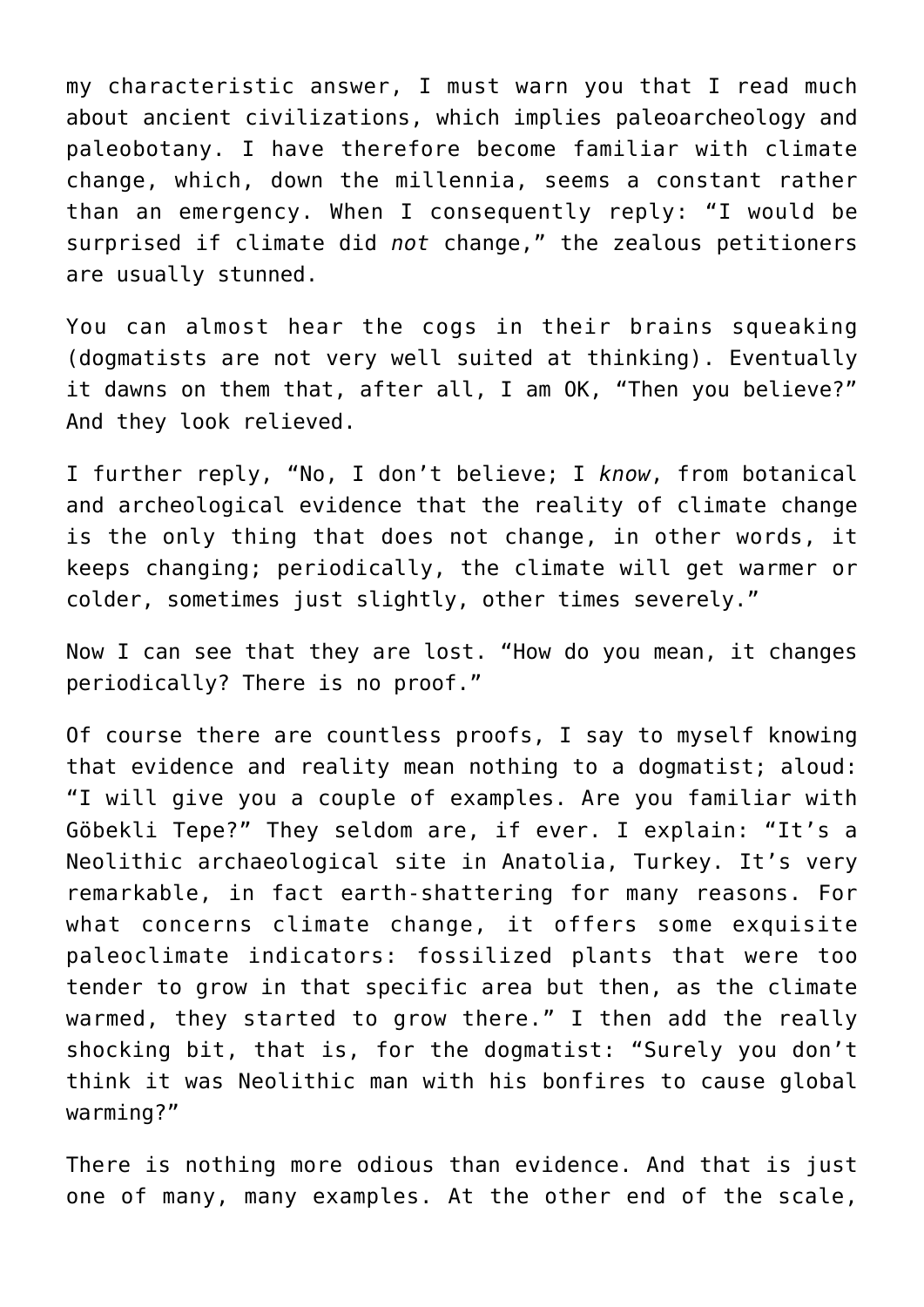there are, as another example, "The Extreme Weather Events of 535–536; have you heard of them?"

Wouldn't you know it? They seldom have, if ever. "They were the most severe and protracted episodes that we know of cooling the Northern Hemisphere in the last many centuries. Possibly a large volcano eruption caused a dust veil whose widespread effects are unthinkable. It's likely that the Vikings stopped being farmers because, with such cool summers, they could no longer farm, and started invading countries. Again, such a volcanic winter was not caused by man."

The dogmatists feel their dogma crumble, but believe they must.

The examples known to us would fill many books; climate change has been a constant. But here comes the common misunderstanding. "You hate the Plante," some of the zealous dogmatists usually conclude.

On the contrary, I am very much in favor of lowering pollution as much as possible and then some. There are an estimated three trillion trees on Earth—about half the number estimated for twelve thousand years ago. Every year five billion trees are planted, fifteen billion are cut. This should be definitively reversed. By absorbing carbon dioxide as part of the photosynthesis process and turning it into oxygen, and by evaporating water into the air, trees cool the planet. However, 80% of the oxygen produced by trees is not released in the atmosphere but rather stays in the jungles and in the forests. Even more consequential, in fact far more, are marine plants, whose oxygen is almost wholly released into the atmosphere. Marine plants are the true lungs of this planet. I also advocate using recyclable glass in lieu of plastic; it would be a huge step forward. Tending to the seas, and to the forests, and to the soil and water of our beautiful Planet is the only natural way to go.